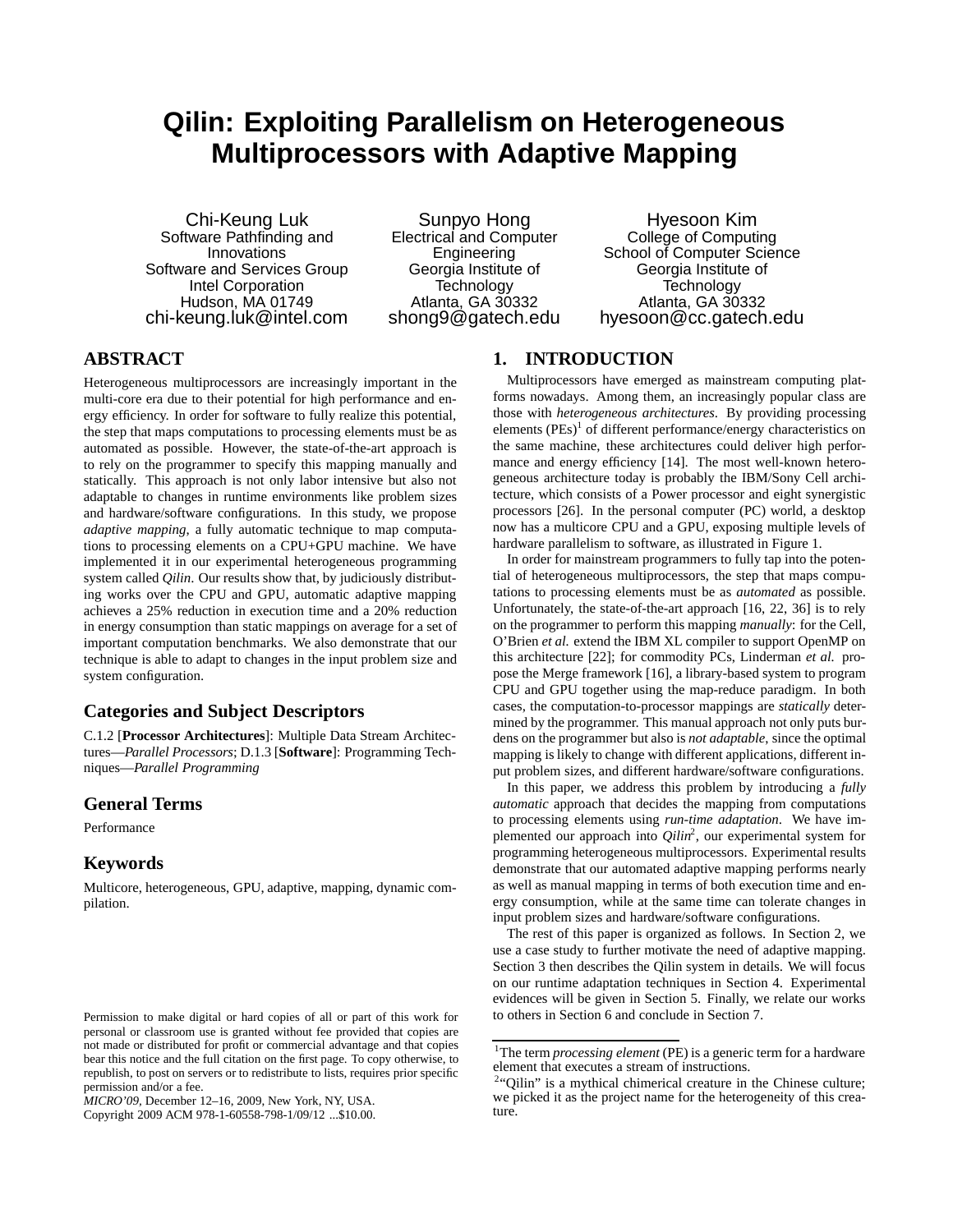

**Figure 1: Multiple levels of hardware parallelism exposed to software on current CPU+GPU systems (The GPU has tens to hundreds of special-purpose cores, while the CPU has a few general-purpose cores. Within each CPU core, there is shortvector parallelism provided by the SIMD extension of the ISA.)**

# **2. A CASE STUDY: WHY DO WE NEED ADAP-TIVE MAPPING?**

We now motivate the need of adaptive mapping with a case study on matrix multiplication, a very commonly used computation kernel in scientific computing. We measured the parallelization speedups on matrix multiplication with a heterogeneous machine consisting of an Intel multicore CPU and a Nvidia multicore GPU (details of the machine configuration are given in Section 5.1).

We did three experiments with different input matrix sizes and the number of CPU cores used. In each experiment, we varied the distribution of work between the CPU and GPU. For matrix multiplication  $C = A * B$ , we first divide A into two smaller matrices  $A_1$  and  $A_2$  by rows. We then compute  $C_1 = A_1 * B$  on the CPU and  $C_2 = A_2 * B$  on the GPU in *parallel*. Finally, we obtain C by combining  $C_1$  and  $C_2$ . We use the best matrix multiplication libraries available: for the CPU, we use the Intel Math Kernel Library (MKL) [11]; for the GPU, we use the CUDA CUBLAS library [20].

Figure 2 shows the results of these three experiments. All input matrices are  $N * N$  square matrices. The y-axis is the speedup over the serial case. The x-axis is the distribution of work across the CPU and GPU, where the notation "X/Y" means X% of work mapped to the GPU and Y% of work mapped to the CPU. At the two extremes are the cases where we schedule all the work on either the GPU or CPU.

In Experiment 1, we use a relatively small problem size  $(N =$ 1000) with eight CPU cores. The low computation-to-communication ratio with this problem size renders the GPU less effective. As a result, the optimal mapping is to schedule all work on the CPU. In Experiment 2, we increase the problem size to  $N = 6000$  and keep the same number of CPU cores. Now, with a higher computationto-communication ratio, the GPU becomes more effective—both the GPU-alone and the CPU-alone speedups are over 7x. And the optimal mapping is to schedule 60% of work on the GPU and 40% on the CPU, resulting into a 10.3x speedup. In Experiment 3, we keep the problem size to  $N = 6000$  but reduce the number of CPU cores to only two. With much less CPU horsepower, the CPU-only speedup is limited to 2x and the optimal mapping now is to schedule 80% of work on the GPU and 20% on the CPU.

It is clear from these experiments that even for a single application, the optimal mapping from computations to processing elements highly depends on the input problem size and the hardware capability. Needless to say, different applications would have



**Figure 2: Matrix multiplication experiments with different input matrix sizes and number of CPU cores used. The input matrices are** N **by** N**. The notation "X/Y" on the x-axis means X% of work mapped to the GPU and Y% of work mapped to the CPU.**

different optimal mappings. Therefore, we believe that any *static* mapping techniques would not be satisfactory. What we want is a *dynamic* mapping technique that can automatically adapt to the runtime environment, as we are going to propose next.

# **3. THE QILIN PROGRAMMING SYSTEM**

Qilin is a programming system we have recently developed for heterogeneous multiprocessors. Figure 3 shows the software architecture of Qilin. At the application level, Qilin provides an API to programmers for writing *parallelizable* operations. By explicitly expressing these computations through the API, the compiler is alleviated from the difficult job of extracting parallelism from serial code, and instead can focus on performance tuning. Simi-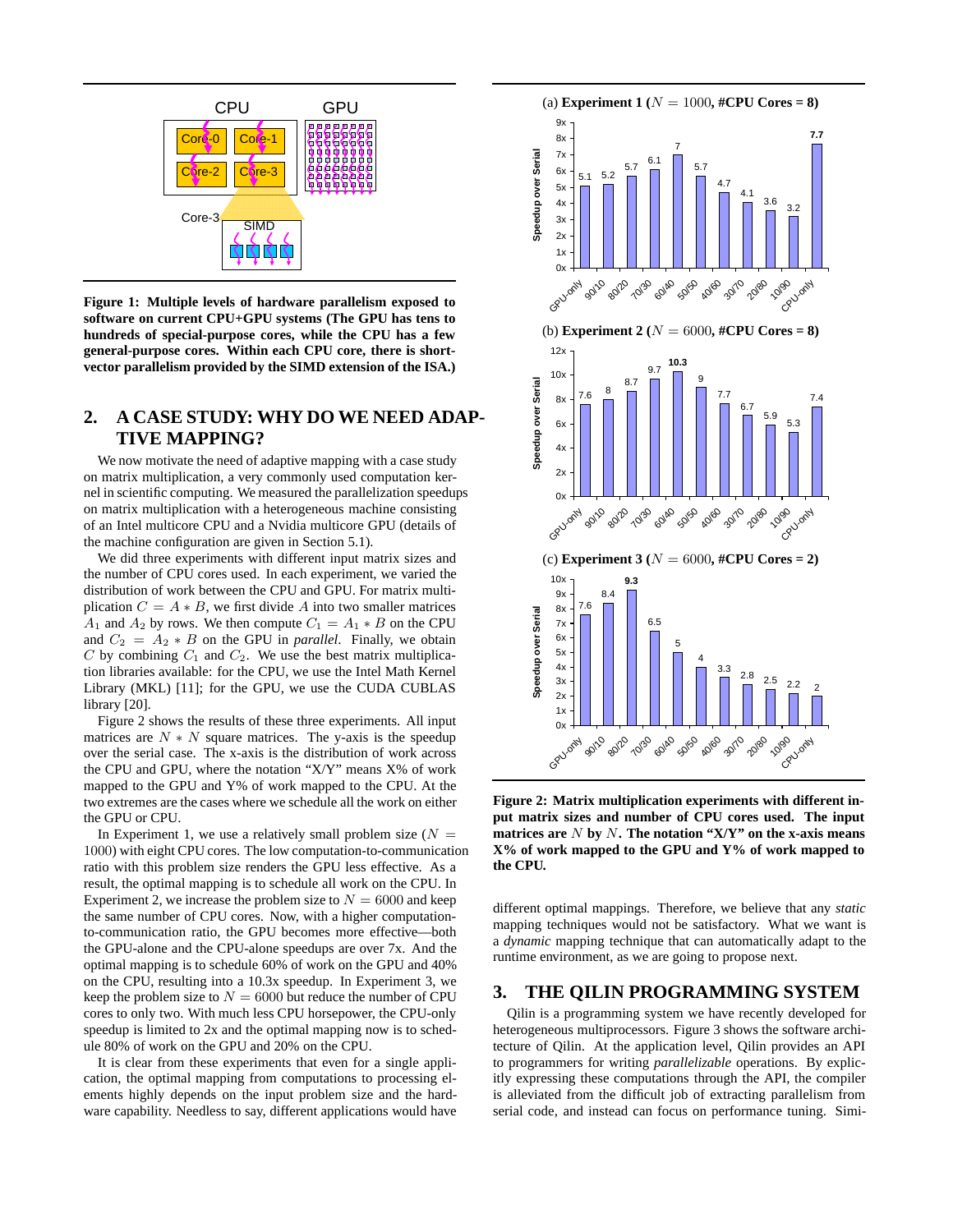

**}**

**}** 

**Figure 3: Qilin software architecture**

| Category              | <b>Operations</b>                                                                                     |  |  |  |  |
|-----------------------|-------------------------------------------------------------------------------------------------------|--|--|--|--|
| Construct<br>/Convert | Create1D(), Create2D(),<br>ToNormalArray()                                                            |  |  |  |  |
| Elementwise           | +, -, *, /, Max, Min, And,<br>Or, $\lt$ , $\lt$ =, ==, $\gt$ , $\gt$ =, Sin,<br>Cos, Sqrt, CondSelect |  |  |  |  |
| Reduction             | +, *, Max, Min                                                                                        |  |  |  |  |
| Transformation        | Shift, Rotate, Transpose,<br>Replicate                                                                |  |  |  |  |
| Linear Algebra        | <b>BLAS 1-3</b>                                                                                       |  |  |  |  |
| Utility               | Random number<br>generator, Cumulative<br>normal distribution                                         |  |  |  |  |

**Figure 4: Qilin Stream-API operations.**

```
float qilin_pi() {
const float N = 100000; // total number of random points 
   float X[N], Y[N];
   // Generate N random points within the unit square
   GenerateRandomFloats(X, N, 0.0, 1.0);
   GenerateRandomFloats(Y, N, 0.0, 1.0);
```

```
// Create Qilin-arrays Qx and Qy from C-arrays X and Y
QArrayF32 Qx = QArrayF32::Create1D(N, X);
QArrayF32 Qy = QArrayF32::Create1D(N, Y);
```

```
// For each random point, determine if it is within 
// the quadrant 
QArrayF32 DistFromZero = Sqrt(Qx*Qx + Qy*Qy);
```
**QArrayF32 WithinQuadrant = (DistFromZero <= 1.0f);**

**// Sum up the total number of random points within // the quadrant QArrayF32 S = Sum(WithinQuadrant);**

```
// Convert the result stored in Qilin-array S back 
// to C-array M 
float M[1];
S.ToNormalArray(M, sizeof(float)); 
// Compute Pi 
const float pi = 4.0 * (M[0] / N);
return pi;
```

```
}
```
**Figure 5: Computing the value of** π **with Qilin Stream API.**

lar to OpenMP, the Qilin API is built on top of  $C/C++$  so that it can be easily adopted. But unlike standard OpenMP, where parallelization only happens on the CPU, Qilin can exploit the hardware parallelism available on both the CPU and GPU.

Beneath the API layer is the Qilin system layer, which consists of a dynamic compiler and its code cache, a number of libraries,

```
void CpuFilter(QArray<Pixel> qSrc, QArray<Pixel> qDst) {
     Pixel* src_cpu = qSrc.NormalArray();
     Pixel* dst_cpu = qDst.NormalArray();
     int height_cpu = qSrc.DimSize(0);
     int width_cpu = qSrc.DimSize(1);
     // … Filter implementation in TBB …
void GpuFilter(QArray<Pixel> qSrc, QArray<Pixel> qDst) {
     Pixel* src_gpu = qSrc.NormalArray();
     Pixel* dst_gpu = qDst.NormalArray();
     int height_gpu = qSrc.DimSize(0);
     int width_gpu = qSrc.DimSize(1);
// … Filter implementation in CUDA … }
void MyFilter(Pixel* src, Pixel* dst, int height, int width) {
     // Create Qilin arrays from normal arrays
     QArray<Pixel> qSrc = QArray<Pixel>::Create2D(height, 
width, src);
     QArray<Pixel> qDst = QArray<Pixel>::Create2D(height, 
width, dst);
     // Define myFilter as an operation that glues 
     // CpuFilter() and GpuFilter()
     QArrayOp myFilter = MakeQArrayOp("myFilter", 
                                       CpuFilter, GpuFilter);
     // Build the argument list for myFilter. 
     // QILIN_PARTITIONABLE means the associated computation 
     // can be partitioned to run on both CPU and GPU.
     QArrayOpArgsList argList;
     argList.Insert(qSrc, QILIN_PARTITIONABLE);
     argList.Insert(qDst, QILIN_PARTITIONABLE);
     // Apply myFilter with argList using the default mapping
     QArray<BOOL> qSuccess = ApplyQArrayOp(myFilter, argList, 
                                          PE_SELECTOR_DEFAULT);
     // Convert from qSuccess[] to success
```
**BOOL success; qSuccess.ToNormalArray(&success, sizeof(BOOL));** 

#### **Figure 6: Image filter written with the Threading-API approach.**

a set of development tools, and a scheduler. The compiler dynamically translates the API calls into native machine codes. It also decides the near-optimal mapping from computations to processing elements using an adaptive algorithm. To reduce compilation overhead, translated codes are stored in the code cache so that they can be reused without recompilation whenever possible. Once native machine codes are available, they are scheduled to run on the CPU and/or GPU by the scheduler. Libraries include commonly used functions such as BLAS and FFT. Finally, debugging, visualization, and profiling tools can be provided to facilitate the development of Qilin programs.

#### *Current Implementation.*

Qilin is currently built on top of two popular C/C++ based threading APIs: The Intel Threading Building Blocks (TBB) [30] for the CPU and the Nvidia CUDA [21] for the GPU. Instead of directly generating CPU and GPU native machine codes, the Qilin compiler generates TBB and CUDA source codes from Qilin programs on the fly and then uses the system compilers to generate the final machine codes. We use CUDA drivers to communicate data between the CPU and GPU. The "Libraries" component in Figure 3 is implemented as wrapper calls to the libraries provided by the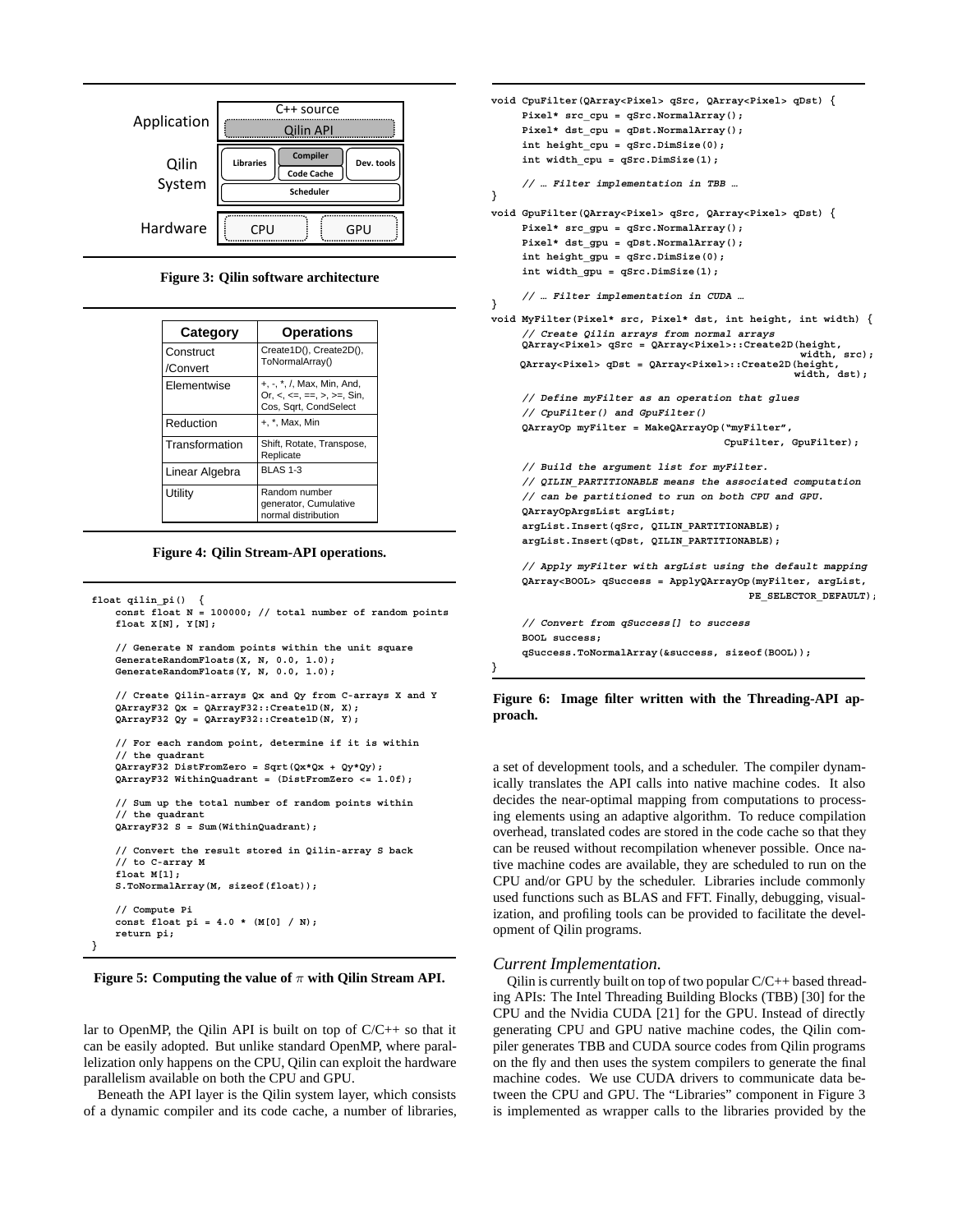vendors: Intel MKL [11] for the CPU and Nvidia CUBLAS [20] for the GPU. For the "scheduler" component, we simply take advantage of the TBB task scheduler to schedule all CPU threads and we dedicate one CPU thread to handle all hand-shaking with the GPU. The "Dev. tools" component is still under development.

In the rest of this section, we will focus our discussion on the Qilin API and the Qilin compiler. We will discuss our adaptive mapping technique in Section 4.

# **3.1 Qilin API**

Qilin defines two new types QArray and QArrayList using C++ templates. A QArray represents a multidimensional array of a generic type. For example, QArray<float> is the type for an array of floats. QArray is an opaque type and its actual implementation is hidden from the programmer. A QArrayList represents a list of QArray objects, and is also an opaque type.

Qilin parallel computations are performed on either QArray's or QArrayList's. There are two approaches to writing these computations. The first approach is called the *Stream-API approach*, where the programmer solely uses the Qilin stream API which implements common data-parallel operations as listed in Figure 4. Our stream API is similar to those found in some GPGPU systems [3, 9, 24, 29, 34]. However, since Qilin targets for heterogeneous machines, it also allows the programmer to optionally select the processing elements. For instance, "QArray<float> Qsum  $=$  Add(Qx, Qy, PE\_SELECTOR\_GPU)" specifies that the addition of the two arrays Qx and Qy must be performed on the GPU. Other possible selector values are PE\_SELECTOR\_CPU for choosing the CPU and PE\_SELECTOR\_DEFAULT for choosing the default mapping scheme which can be a static one or the adaptive mapping scheme (See Section 4).

Figure 5 shows a function qilin\_pi() which uses the Qilin stream API to compute the value of  $\pi$ . The function QArray::Create2D() creates a 2D QArray from a normal C array. Its reverse is QArray::ToNormalArray(), which converts a QArray back to a normal C array. The functions Sqrt,

 $\star$ ,  $\star$ , and  $\lt$  = are elementwise operations applied to the entire arrays. The function Sum performs reduction sum which results into a single value.

The second approach to writing parallel computations is called the *Threading-API approach*, in which the programmer provides the parallel implementations of computations in the threading APIs on which Qilin is built (i.e., TBB on the CPU side and CUDA on the GPU side for our current implementation). A Qilin operation is then defined to glue these two implementations together. When Qilin compiles this operation, it will automatically partition computations across processing elements and eventually merge the results.

Figure 6 shows an example of using the Threading-API approach to write an image filter. First, the programmer provides a TBB implementation of the filter in CpuFilter() and a CUDA implementation in GpuFilter() (TBB and CUDA codes are omitted for clarity reasons). Since both TBB and CUDA work on normal arrays, we need to convert Qilin arrays back to normal arrays before invoking TBB and CUDA. Second, we use the Qilin function MakeQArrayOp() to make a new operation myFilter out of CpuFilter() and GpuFilter(). Third, we construct the argument list of myFilter from the two Qilin arrays qSrc and qDst. The keyword QILIN\_PARTITIONABLE tells Qilin that the associated computations of both arrays can be partitioned to run on the CPU and GPU. Fourth, we call another Qilin function ApplyQArrayOp() to apply myFilter with the argument list using the default mapping scheme. The result of ApplyQArrayOp() is a Qilin boolean array qSuccess of a single element, which returns whether the operation is applied successfully. Finally, we convert qSuccess to a normal boolean value.

# **3.2 Dynamic Compilation**

Qilin uses *dynamic* compilation to compile Qilin API calls into native machine codes while the program runs. The main advantage of dynamic over static compilation is being able to *adapt* to changes in the runtime environment. The downside of dynamic compilation is the compilation overhead incurred at run time. However, we argue that this overhead is largely amortized in the typical Qilin usage model, where a relatively small program runs for a long period of time.

The Qilin dynamic compilation consists of the four steps listed below. Figure 7 illustrates these steps during the compilation of the Qilin program shown in Figure 5.

- 1. **Building Directed Acyclic Graph (DAGs) from Qilin API calls:** DAGs are built according to the *data dependencies* among QArrays in the API calls. These DAGs are essentially the intermediate representation which latter steps in the compilation process will operate on.
- 2. **Deciding the mapping from computations to processing elements:** This step uses the automatic adaptive mapping technique to decide the mapping. The details will be given in Section 4.
- 3. **Performing optimizations on DAGs:** A number of optimizations are applied to the DAGs. The most important ones are (i) operation coalescing and (ii) removal of unnecessary temporary arrays. Operation coalescing groups as many operations running on the same processing elements into a single "super-operation" as possible, and thereby reducing the overhead of scheduling individual operations. In Figure 7(c), for instance, we coalesce elementwise operations into "superoperations" but leave reduction operations alone. It is also important to remove the allocating/deallocating and copying of temporary arrays used in the intermediate computations of QArrays.
- 4. **Code generation:** At this point, we have the optimized DAGs and their computation-to-processor mappings decided. One additional step we need to do here is to ensure that all hardware resource constraints are satisfied. The most common issue is the memory requirement of computations that are mapped to the GPU, because the amount of GPU physical memory available is relatively limited (typically less than 1GB) and it does not have virtual memory. To cope with this issue, Qilin estimates the memory requirement of each DAG scheduled on the GPU. If the memory requirement exceeds the GPU physical memory size, Qilin will automatically split the DAG into multiple smaller DAGs and run them *sequentially*. Once all resource constraints are taken care of, Qilin generates the native machine codes from the DAGs according to the mappings. Qilin also automatically generates all gluing codes needed to combine the results from the CPU and the GPU.

## *3.2.1 Reducing Compilation Overhead*

To reduce the runtime overhead, dynamic compilation is mostly done lazily: When a Qilin program is executed, DAGs are built (i.e., Step 1 in the compilation process) as API calls are encountered. Nevertheless, the remaining three steps are not invoked until the computation results are really needed—when we perform a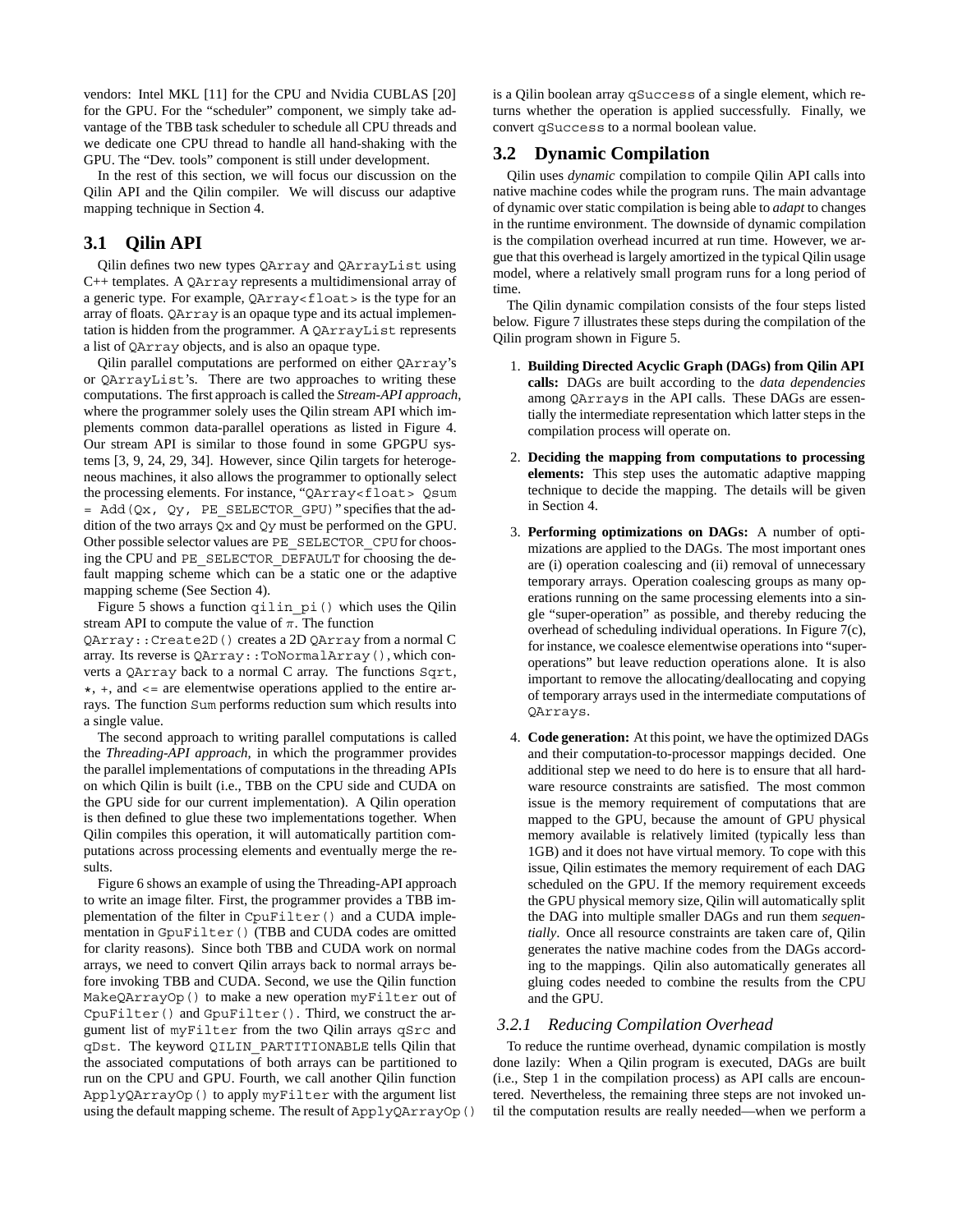

**Figure 7: Compilation of the Qilin program in Figure 5. Each node represents a computation and each edge represents a data dependence. The DAG in Step 1 is duplicated in Step 2 since Qilin decides to map it to both CPU and GPU. In Step 3, operations within the same dotted lines are grouped into a single "super-operation". In Step 4, a TBB function is generated for each "super-operation" on the CPU and a CUDA function is generated for each "super-operation" on the GPU. Note that the number of input/output parameters of a function is equal to the number of fanins/fanouts of the corresponding "super-operation".**

QArray::ToNormalArray() call to convert from a QArray to a normal C array. Thus, dynamically dead Qilin API calls will not cause any compilation. In addition, code generated for a particular DAG is stored in a software code cache so that if the same DAG is seen again later in the same program run, we do not have to redo Steps 2-4.

# **4. ADAPTIVE MAPPING**

The Qilin adaptive mapping is a technique to automatically find the near-optimal mapping from computations to processing elements for the given application, problem size, and system configuration. To facilitate our discussion, let us introduce the following notations:

|  | $T_C(N)$ = The <i>actual</i> time to execute the |
|--|--------------------------------------------------|
|  | given program of problem size $N$ on the CPU.    |
|  | $T_G(N)$ = The <i>actual</i> time to execute the |
|  | given program of problem size $N$ on the GPU.    |
|  | $T'_C(N)$ = Qilin's projection of $T_C(N)$       |
|  | $T'_{G}(N)$ = Qilin's projection of $T_{G}(N)$   |
|  |                                                  |

One approach to predicting  $T_C(N)$  and  $T_G(N)$  is to build an *analytical* performance model based on static analysis. While this approach might work well for simple programs, it is unlikely to be sufficient for more complex programs. In particular, predicting  $T_C(N)$  using an analytical model is challenging with features like out-of-order execution, speculation and prefetching on modern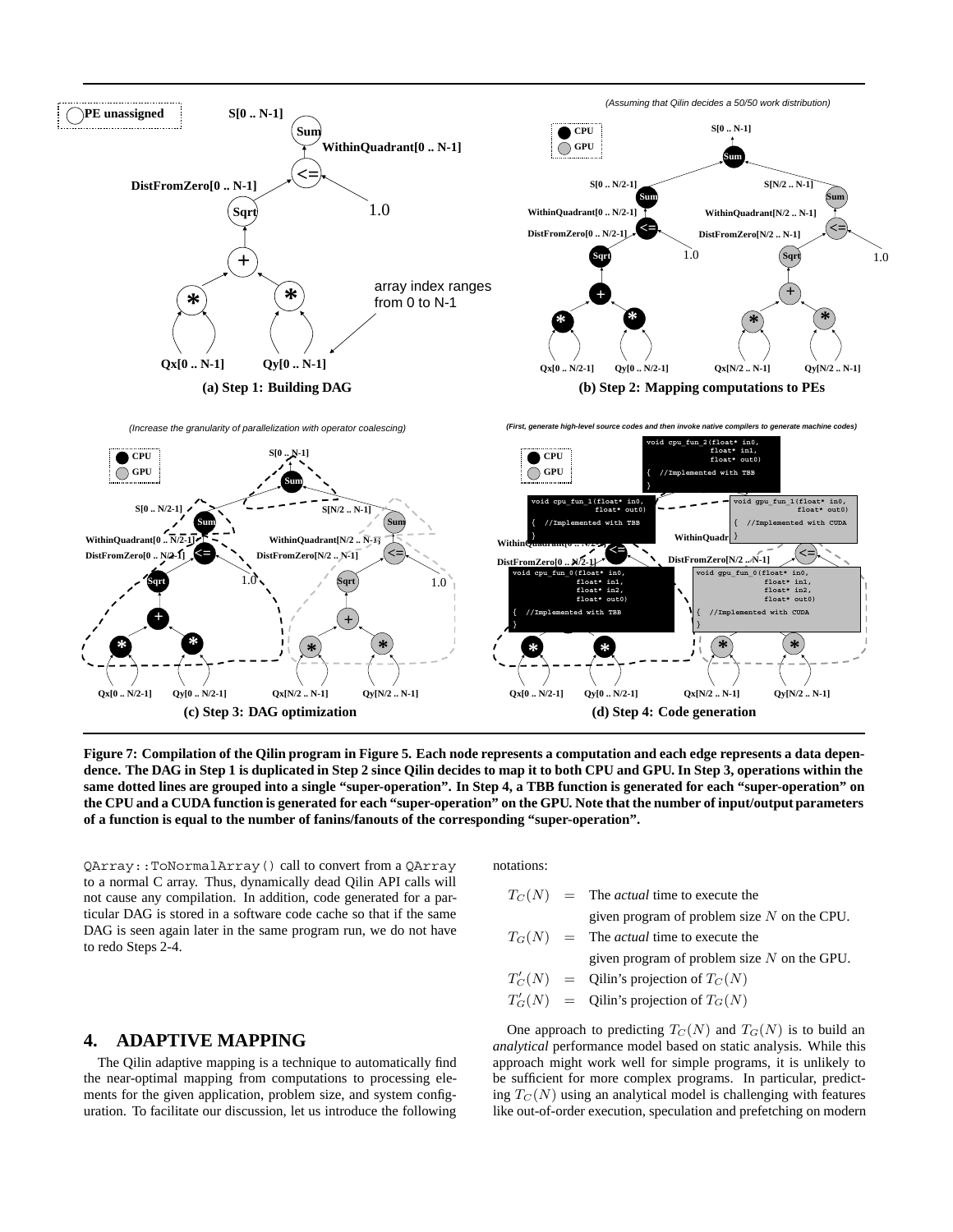

**Figure 8: Qilin's adaptive mapping technique.**

processors. Instead, Qilin takes an *empirical* approach, as depicted in Figure 8 and explained below.

Qilin maintains a database that provides execution-time projection for all the programs it has ever executed. The first time that a program is run under Qilin, it is used as the *training* run (see Figure  $8(a)$ ). Suppose the input problem size for this training run is  $N_t$ . Then Qilin divides the input into two parts of size  $N_1$  and  $N_2$ . The  $N_1$  part is mapped to the CPU while the  $N_2$  part is mapped to the GPU. Within the CPU part, it further divides  $N_1$  into m subparts  $N_{1,1}...N_{1,m}$ . Each subpart  $N_{1,i}$  is run on the CPU and the execution time  $T_c(N_{1,i})$  is measured. Similarly, the  $N_2$  part is further divided into m subparts  $N_{2,1}...N_{2,m}$  and their execution times on the GPU  $T_G(N_{2,i})$ 's are measured. Once all  $T_C(N_{1,i})$ 's and  $T_G(N_{2,i})$ 's are available, Qilin uses curve fitting to construct two linear equations  $T'_C(N)$  and  $T'_G(N)$  as projections for the ac-



**Case ii: CPU and GPU curves intersect at**  $\beta > 1$ 



**Case iii: CPU and GPU curves intersect at**  $0 < \beta < 1$ 



**Figure 9: Three possible cases of the** β **in Equation (4).**

tual execution times  $T_C(N)$  and  $T_G(N)$ , respectively. That is:

$$
T_C(N) \approx T'_C(N)
$$
  
=  $a_c + b_c * N$  (1)

$$
T_G(N) \approx T'_G(N)
$$
  
=  $a_g + b_g * N$  (2)

where  $a_c$ ,  $b_c$ ,  $a_g$  and  $b_g$  are constant real numbers. The next time that Qilin runs the same program with a different input problem size  $N_r$ , it can use the execution-time projection stored in the database to determine the computation-to-processor mapping (see Figure 8(b)). Let  $\beta$  be the fraction of work mapped to the CPU and  $T_\beta(N)$  be the actual time to execute  $\beta$  of work on the CPU and  $(1 - \beta)$  of work on the GPU in *parallel*. Then:

$$
T_{\beta}(N) = Max(T_C(\beta N), T_G((1 - \beta)N))
$$
  
\n
$$
\approx Max(T_C(\beta N), T_G'((1 - \beta)N))
$$
 (3)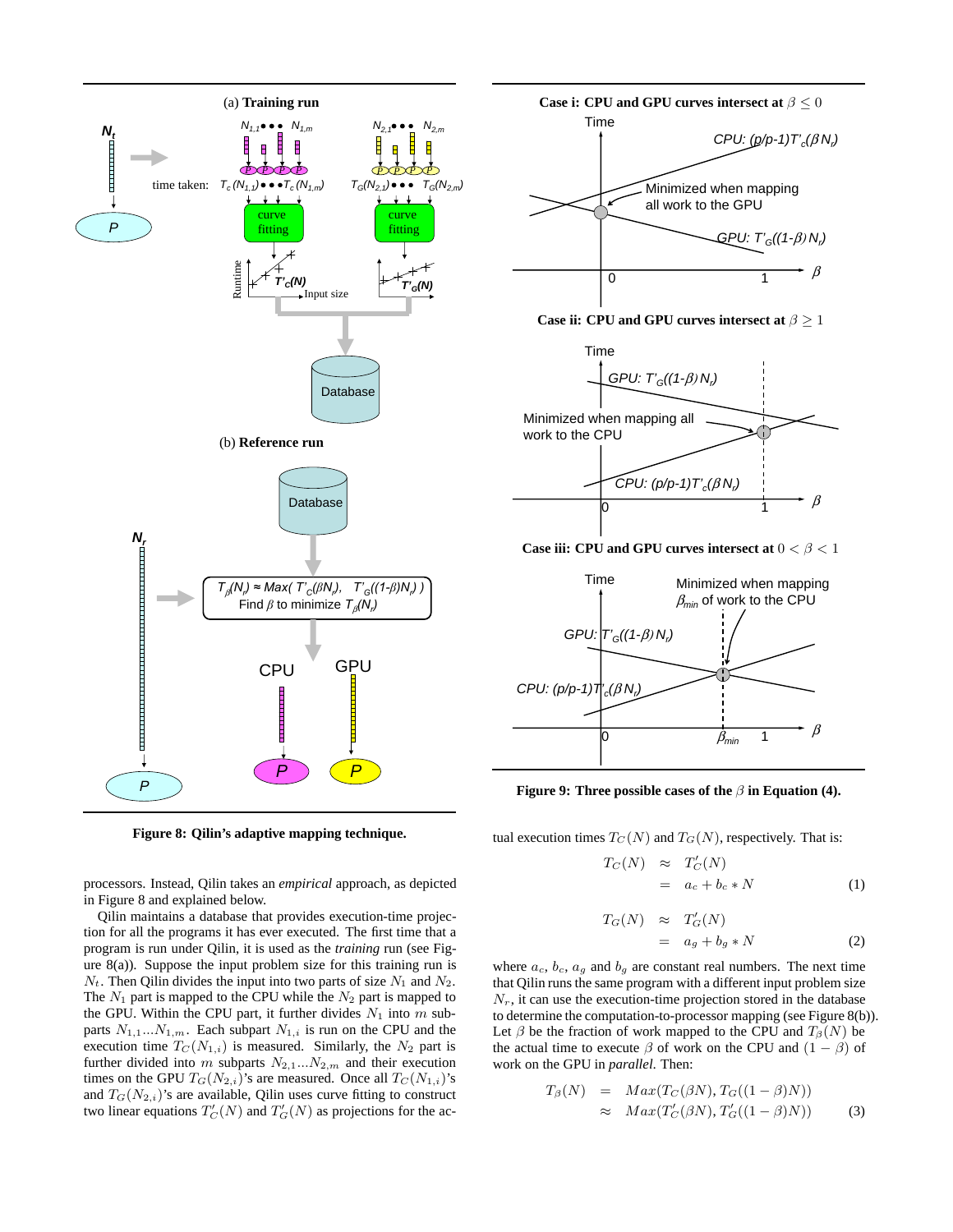|                        | <b>CPU</b>                   | GPU                   |  |  |
|------------------------|------------------------------|-----------------------|--|--|
| <b>Architecture</b>    | Intel Core2 Quad             | Nvidia 8800 GTX       |  |  |
| <b>Core Clock</b>      | $2.4$ GHz                    | 575 MHz               |  |  |
| <b>Number of Cores</b> | 8 cores (on two sockets)     | 128 stream processors |  |  |
| <b>Memory size</b>     | $4$ GB                       | 768 MB                |  |  |
| <b>Memory</b>          | $8$ GB/s                     | 86.4 GB/s             |  |  |
| <b>Bandwidth</b>       |                              |                       |  |  |
| <b>Threading</b>       | Intel Threading              | Nvidia CUDA 1.1       |  |  |
| <b>API</b>             | <b>Building Blocks (TBB)</b> |                       |  |  |
| Compiler               | Intel C Compiler;            | Nvidia C Compiler     |  |  |
|                        | (ICC 10.1, "-fast")          | (NVCC 1.1, "-O3")     |  |  |
| ОS                     | 32-bit Linux Fedora Core 6   |                       |  |  |

**Table 1: Experimental Setup**

The above equations assume that running the CPU and GPU simultaneously is as fast as running them standalone. In reality, this is not the case since the CPU and GPU do contend for common resources including bus bandwidth and the need of CPU processor cycles to handshake with the GPU. So, we take these factors into account by multiplying factors into Equation (3):

$$
T_{\beta}(N) \approx Max(\frac{p}{p-1}T'_{C}(\beta N), T'_{G}((1-\beta)N)) \quad (4)
$$

where  $p$  is the number of CPU cores. Here we dedicate one CPU core to handshake with the GPU and we assume that bus bandwidth is not a major factor.

Now, we can plug the input problem size  $N_r$  into Equation (4).  $T'_{\mathcal{C}}(\beta N_r)$  becomes a linear equation of a single variable  $\beta$  and the same for  $T'_{\mathcal{C}}((1-\beta)N_r)$ . We need to find the value of  $\beta$  that minisame for  $T_G'((1-\beta)N_r)$ . We need to find the value of  $\beta$  that mini-<br>mizes  $M_{G_0}$  ( $P$ ,  $T'$  ( $\beta N$ )  $T'$  ((1,  $\beta N$ )). This is conjugate to mizes  $Max(\frac{p}{p-1}T_C'(\beta N_r), T_G'((1-\beta)N_r))$ . This is equivalent to  $\frac{p}{p-1}T_C'(\beta N_r), T_G'((1-\beta)N_r)$ . finding the  $\beta$  at which  $\frac{p}{p-1}T_C'(\beta N_r)$  and  $T_C'((1-\beta)N_r)$  intersect.<br>There are three possible cases, as illustrated in Figure 9. In case (i) There are three possible cases, as illustrated in Figure 9. In case (i) where the intersection happens at  $\beta \leq 0$ , Qilin maps all work to the GPU; in case (ii) where the intersection happens at  $\beta \geq 1$ , Qilin maps all work to the CPU; in case (iii) where the intersection happens at  $0 < \beta_{min} < 1$ , Qilin maps  $\beta_{min}$  of work to the CPU and  $1 - \beta_{min}$  of work to the GPU.

Finally, if Qilin detects any hardware changes since the last training run for a particular program was done, it will trigger a new training run for the new hardware configuration and use the results for future performance projection.

## **5. EVALUATION**

We now present the methodology used to evaluate the effectiveness of adaptive mapping and the results.

### **5.1 Methodology**

Our evaluation was done on a heterogeneous PC, consisting of a multicore CPU and a high-end GPU, as depicted in Table 1. Table 2 lists our benchmarks, which are computation kernels used in different domains including financial modeling, image processing, and scientific computing. They were also used in the Merge work [16], the most relevant previous study. We compare Qilin's adaptive implementation against the best available CPU or GPU implementations whenever possible: for the GPU implementations, we use the ones provided in the CUDA Software Development Kit (SDK) [19] if available.

We measured the wall-clock execution time, including the time required to transfer the data between the CPU and the GPU when the GPU is used. For Qilin's adaptive versions, we did one training run followed by a variable number of reference runs until the total execution time (including both training and reference runs) reaches one hour. We then report the average execution time per reference



**Figure 10: Performance of Adaptive Mapping (Note: The yaxis is in logarithmic scale).**

run (i.e., total execution time divided by the number of reference runs). This emulates the expected usage model of Qilin where a program is trained once and then used many times afterwards. In addition, since our current prototype uses source-to-source translation and invokes the system compilers to generate the final executables (see Section 3), the dynamic compilation overhead is fairly high (about 10 secs). So we amortize it with multiple reference runs. In a production environment where we shall have a full-fledged compiler that generates code all the way from source to binary, the compilation overhead would be much less an issue.

## **5.2 Results**

In this section, we first present results that compare adaptive mapping against manual mapping, using training set sizes identical to the reference set sizes. Second, we present results with different training input sizes. Finally, we present results with different hardware and software configurations.

## *5.2.1 Effectiveness of Adaptive Mapping*

Figure 10 shows the performance comparison between automatic adaptive mapping and other mappings. The y-axis is the speedup over the serial case in logarithmic scale. The x-axis shows the benchmarks and the geometric mean. In each benchmark, there are four bars representing different mapping schemes. "CPU-always" means always scheduling all the computations to the CPU, while "GPU-always" means scheduling all the computations to the GPU. "Manual mapping" means the programmer *manually* determines the near-optimal mapping by trying all possible CPU/GPU work distributions at a granularity of 10%. "Adaptive mapping" means Qilin *automatically* determines the near-optimal mapping via adaptive mapping. Both "Manual mapping" and "Adaptive mapping" use training inputs that are identical to the reference inputs (we will investigate the impact of different training inputs in Section 5.2.3).

Table 3 reports the distribution of computations under the last two mapping schemes. Figure 10 shows that, on average, adaptive mapping is 41% faster than always using the CPU and 25% faster than always using the GPU. It is within 94% of the near-optimal mapping found manually. In the cases of Binomial, Convolve and Svm, adaptive mapping performs slightly better than manual mapping because it can distribute works at a finer granularity.

There are two major factors that determine the performance of adaptive mapping. The first factor is how accurate Qilin's performance projections are (i.e., Equation (4) in Section 4). Table 3 shows that the work distributions under the two mapping schemes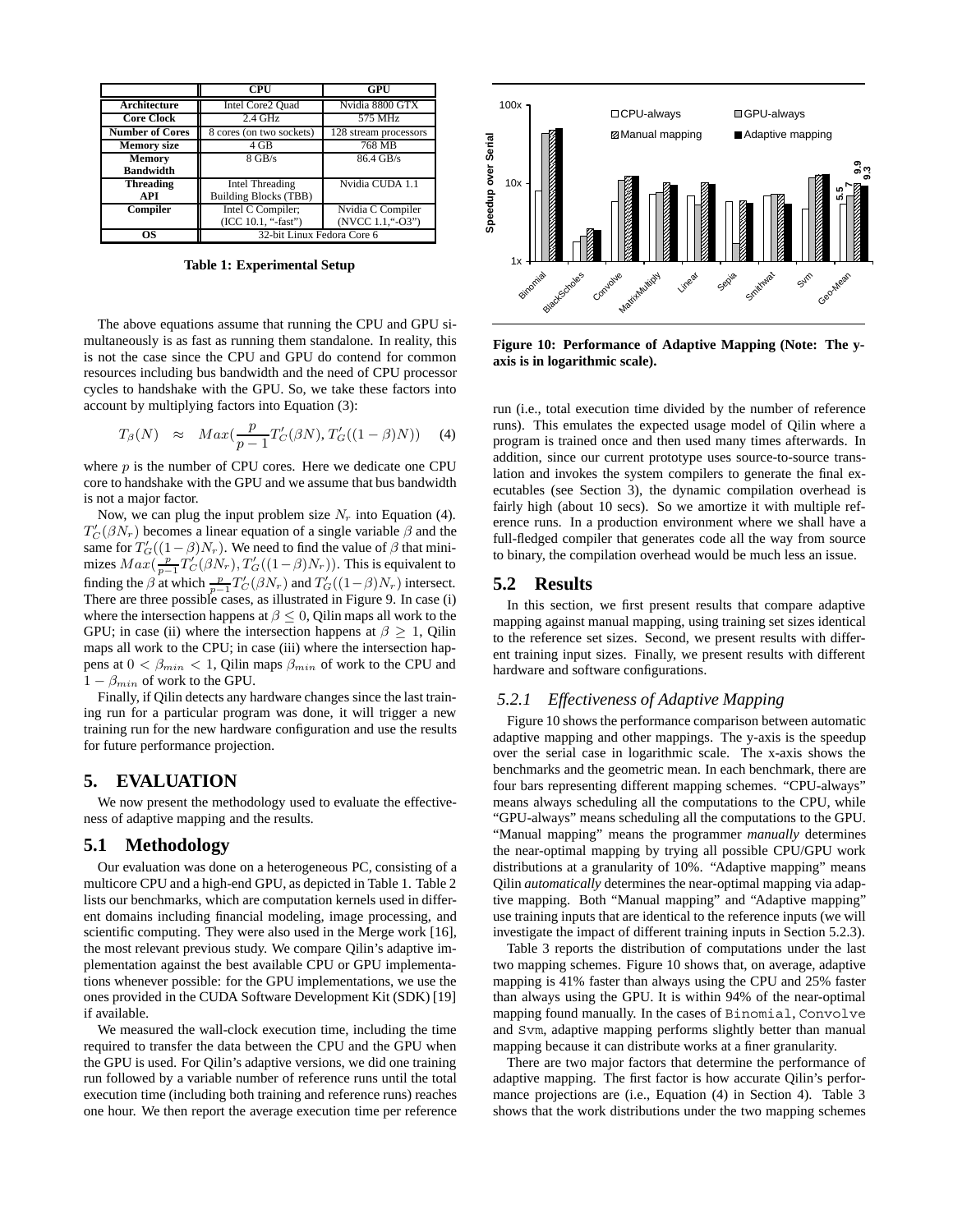| <b>Benchmark</b>    | <b>Description</b>                          | Input                     | <b>Serial</b> | Origin          |
|---------------------|---------------------------------------------|---------------------------|---------------|-----------------|
|                     |                                             | <b>Problem Size</b>       | <b>Time</b>   |                 |
| Binomial            | American option pricing                     | 1000 options, 2048 steps  | 11454 ms      | CUDA SDK [19]   |
| <b>BlackScholes</b> | Eurpoean option pricing                     | 10000000 options          | $343$ ms      | <b>CUDA SDK</b> |
| Convolve            | 2D separable image convolution              | 12000 x 12000 image,      | 10844 ms      | <b>CUDA SDK</b> |
|                     |                                             | kernel radius $= 8$       |               |                 |
| MatrixMultiply      | Dense matrix multiplication                 | $6000 \times 6000$ matrix | 37583 ms      | <b>CUDA SDK</b> |
| Linear              | Linear image filter-compute output          | 13000 x 13000 image       | 6956 ms       | Merge $[16]$    |
|                     | pixel as average of a 9-pixel square        |                           |               |                 |
| Sepia               | Modify RGB value to artificially age images | 13000 x 13000 image       | 2307 ms       | Merge           |
| Smithwat            | Compute scoring matrix for a pair           | 2000 base pairs           | 26494 ms      | Merge           |
|                     | of DNA sequences                            |                           |               |                 |
| Svm                 | Kernel from a SVM-based face classifier     | 736 x 992 image           | $491$ ms      | Merge           |

**Table 2: Benchmarks**

|                       |            | <b>Manual</b><br>mapping | <b>Adaptive</b><br>mapping |       |  |
|-----------------------|------------|--------------------------|----------------------------|-------|--|
|                       | <b>CPU</b> | GPU                      | CPU                        | GPU   |  |
| <b>Binomial</b>       | 10%        | 90%                      | 10.5%                      | 89.5% |  |
| <b>BlackScholes</b>   | 40%        | 60%                      | 46.5%                      | 53.5% |  |
| Convolve              | 40%        | 60%                      | 36.3%                      | 63.7% |  |
| <b>MatrixMultiply</b> | 40%        | 60%                      | 45.5%                      | 54.5% |  |
| Linear                | 60%        | 40%                      | 50.8%                      | 49.2% |  |
| <b>Sepia</b>          | 80%        | 20%                      | 76.2%                      | 23.8% |  |
| <b>Smithwat</b>       | 60%        | 40%                      | 59.3%                      | 40.7% |  |
| Svm                   | 10%        | 90%                      | 14.3%                      | 85.7% |  |

**Table 3: Distribution of computations under the manual mapping and adaptive mapping in Figure 10. For manual mapping, we use a granularity of 10%.**

are similar, indicating that Qilin's performance projections are fairly accurate. The second factor is the runtime overhead of adaptive mapping. Among our benchmarks, Smithwat is the only one that significantly suffers from this overhead (see the relative low performance of "Adaptive mapping"for Smithwat in Figure 10). This benchmark computes the scoring matrix for a pair of DNA sequences. The serial version consists of a two-level for-loop which considers all possible pairs of elements. Data dependency constrains us to parallelize the inner loop instead of the outer loop. Consequently, the Qilin version has to pay the adaptation overhead in each iteration of the outer loop.

#### *5.2.2 Energy Consumption*

We also studied the energy consumption under various mapping schemes. We measured the entire system power (including the CPU, GPU, memory, and disks) using Extech 380801 Power Analyzer [6] and obtained the total energy consumption by computing the product of power and execution time. Figure 11 shows our measurements. For "Manual mapping", the programmer searches for the distributions that result into minimal energy (again at the granularity of 10%). For "Adaptive mapping", Qilin's adaptation is still based on *execution time* but the energy consumption is reported. The relatively high energy consumption of the GPU in the Sepia case is a direct result of the GPU's sub-optimal performance in this benchmark. The Sepia kernel has three conditional branches in computing each pixel and this could be why the GPU performance suffers. Overall, the result in this section shows that adaptive map-



**Figure 11: Energy consumption of various mapping schemes (normalized to the CPU-always case).**

ping is also effective in terms of energy: it consumes 49% less energy than CPU-only and 20% less than GPU-only, and is within 96% of the energy efficiency of manual mapping.

### *5.2.3 Impact of Training Input Size*

Figure 12 shows the impact of the training set size on the performance of adaptive mapping. Each benchmark uses six different training set sizes, ranging from 10% to 100% of the reference set size (i.e., the "100%" bars in Figure 12 are the same as the "Adaptive mapping" bars in Figure 10). Figure 12 shows that much of the performance benefit of adaptive mapping is preserved as long as the training set size is at least 30% of the reference set size. When the training set size is only one-tenth of the reference set size, the average adaptive-mapping speedup drops to 7.5x, but is still higher than the 7.0x or 5.5x speedups by using the GPU or CPU alone, respectively. These results provide a guideline on when Qilin should apply adaptive mapping if the actual problem sizes are significantly different from the training input sizes stored in the database.

#### *5.2.4 Adapting to Hardware Changes*

One important advantage of adaptive mapping is its capability to adjust to hardware changes. To demonstrate this advantage, we did the following two experiments.

In the first experiment, we replaced our GPU by a less powerful one (Nvidia 8800 GTS) but kept the same 8-core CPU. 8800 GTS has fewer stream processors (96) and less memory (640MB)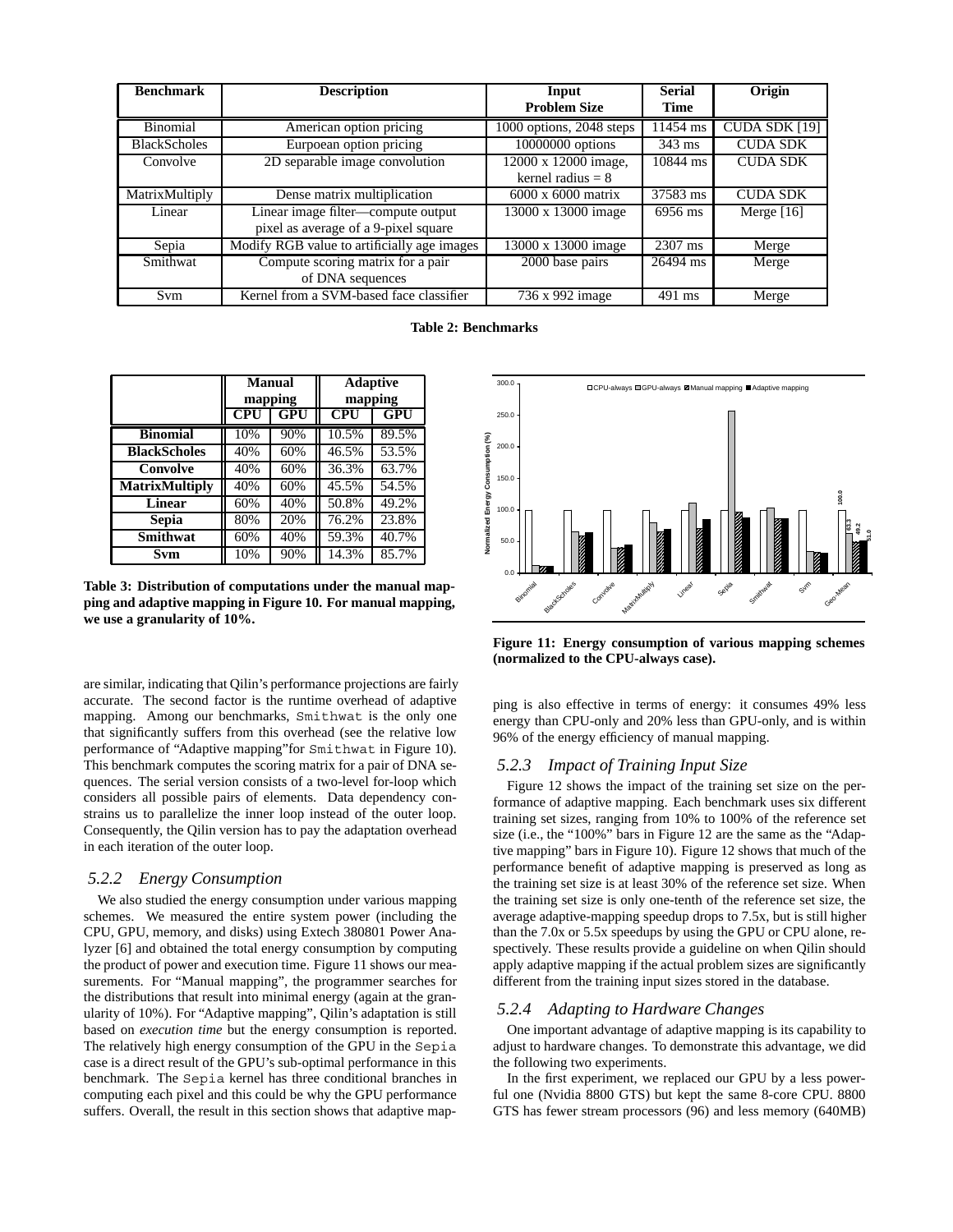

**Figure 12: Impact of the training set size on adaptive mapping performance (Note: The y-axis is in logarithmic scale. The legend "X%" means the training set size is X% of the reference set size.).**

than 8800 GTX. The performance of adaptive mapping with this new hardware configuration is shown in Figure 13(a). The "GPUalways" speedup with 8800 GTS is 5.7x compared to the 7x speedup with 8800 GTX in Figure 10, or a 19% performance reduction. Adaptive mapping automatically re-distributes the computations for this change. Consequently, adaptive mapping achieves a 8.2x speedup, or a 12% performance reduction compared against its 9.3x speedup in Figure 10. Note that the performance reduction in the "Adaptive mapping" case (12%) is less than that in the "GPU-always" case (19%), because Qilin is able to recover part of the loss from the CPU.

In the second experiment, we went for the other extreme, where we replaced our 8-core CPU by a 2-core CPU but kept the original GPU (8800 GTX). The performance with this new hardware configuration is shown in Figure 13(b). With a 2-core CPU, the average speedup of "CPU-always" is down to 1.5x. Qilin decided to shift most computations to the GPU. As a result, the "Adaptive mapping" speedup in Figure 13(b) is only slightly better than the "GPU-always" speedup.

#### *5.2.5 Adapting to Software Changes*

Adaptive mapping can also adjust to software changes. In this experiment, we changed the CPU compiler from ICC to GCC. GCC generally generates less optimized code than ICC, especially in SIMDization. As shown in Figure 14, both the baseline serial performance and the CPU-always parallel performance drop significantly. Fortunately, adaptive mapping recovers much of this performance loss by shifting more work to the GPU.

#### **6. RELATED WORK**

Heterogeneous multiprocessors have been drawing increasing attentions from both the hardware and software research communities. On the hardware side, Kumar *et al.* [14] demonstrate the advantages of heterogeneous chip multiprocessors (CMPs) over homogeneous CMPs in terms of power and throughput. They predict that once homogeneous CMPs reach a total of four cores, the benefits of heterogeneity will outweigh the benefits of additional homogeneous cores in many applications. They also classify heterogeneous multiprocessors into multi-ISA multiprocessors such as



**Figure 13: Performance of Adaptive Mapping with respect to hardware change (Note: The y-axis is in logarithmic scale).**

the Cell and CPU+GPU and single-ISA multiprocessors [13] such as the upcoming Intel's Larrabee [32]. Our adaptive mapping technique is applicable to both single-ISA or multi-ISA heterogeneous multicores. Recently, Hill and Marty [10] also argue that hetero-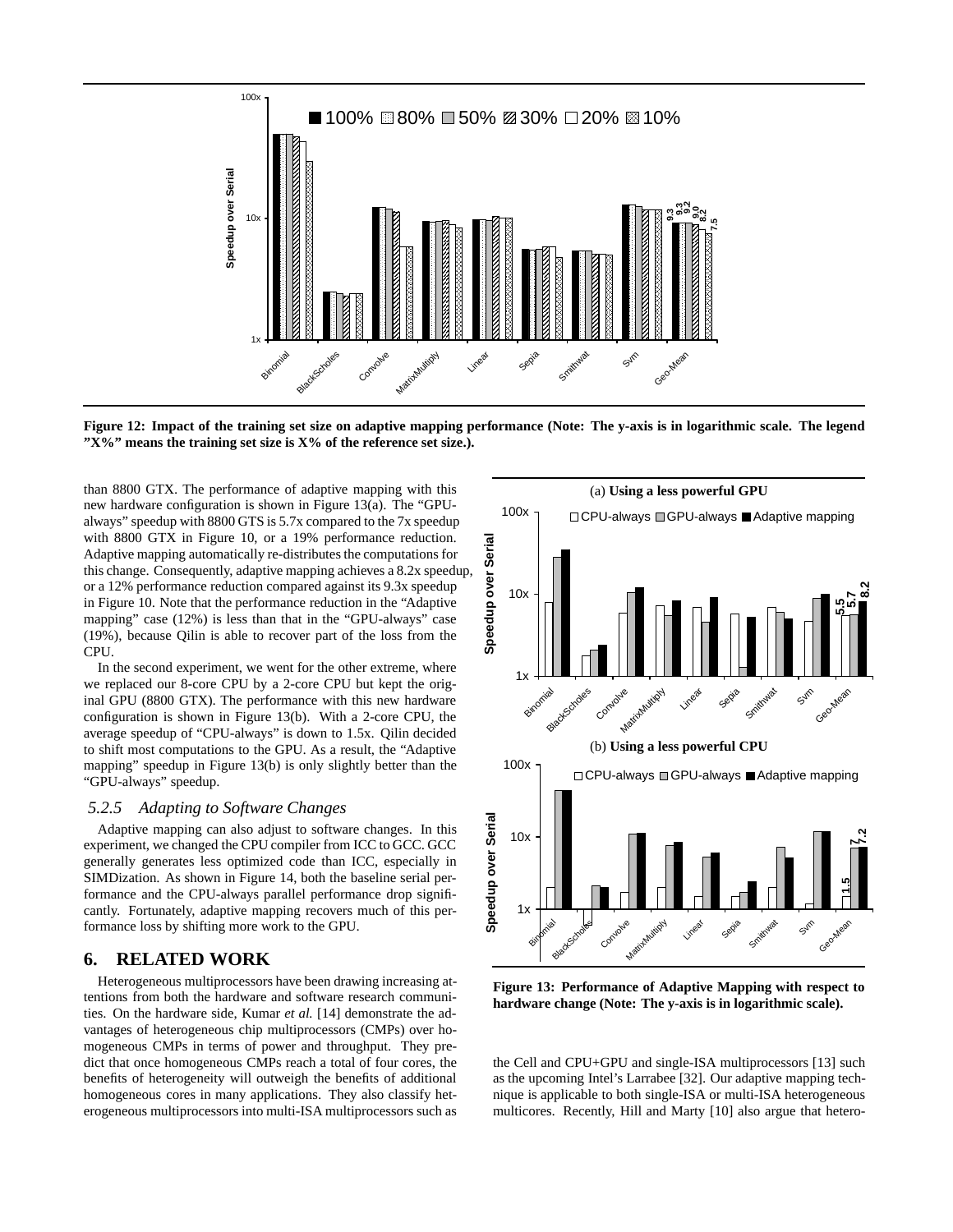

**Figure 14: Performance of Adaptive Mapping when the GCC compiler is used on the CPU (Note: The y-axis is in logarithmic scale).**

geneous ("asymmetric" in their terminology) multicore designs offer greater potential speedup than homogeneous ("symmetric") designs, provided that software challenges like the computation-toprocessor mapping problem can be addressed.

On the software side, there are a number of GPGPU programming systems from both academic and industry. Table 4 compares Qilin with these systems. Many of them, including Stanford's Brook [3], Microsoft's Accelerator [34], Google's Peakstream [24], AMD's Brook+ [1] and Nvidia's Cuda [21] target for only the GPU. In contrast, Intel's Ct [9] currently targets for the CPU only. Liao *et al.* [15] developed a compiler that generates multithreaded CPU codes from Brook-like programs. Similarly, Stratton *et al.* [33] have developed MCUDA for translating CUDA kernels to run on multicore CPUs. RapidMind [29], Cell [26, 5, 22], Merge [16], and Qilin target both CPU and GPU. The key advantage of Qilin is that the mapping is done automatically and is adaptive to changes in the runtime environment. Most recently, OpenCL [18] is proposed as the standard API for programming GPUs. At this moment, it is unclear what kind of mechanism will be available in OpenCL to help programmers decide the computation-to-processor mapping.

Recently, Jimenez *et al.* [12] propose a user-level scheduler based on past performance history for heterogeneous systems. Their goal is to speed up the scenario where *multiple* applications are run simultaneously on the system. In contrast, we focus on improving the performance and energy consumption of a *single* application. So, unlike our work, they do not distribute the computation within a single application. Because of these differences in the focus, they use the runtime scheduler approach while we use the dynamic compilation approach. In addition, our dynamic compiler also performs code generation for the CPU and GPU (see Section 3.2). At the operating system level, Ghiasi *et al.* [8] propose a scheduler that schedules memory-bound tasks to cores running at lower frequencies, thereby limiting system power while minimizing total performance loss.

Profiling is a proven technique in static [25, 17] and dynamic compilation [2]. Most recently, Wang and O'Boyle [37] uses *offline* profiling to build a machine learning based model which predicts the optimal number of OpenMP threads and scheduling policies on a homogeneous architecture. In contrast, our work is based on the *online* profiling done during dynamic compilation and our goal is to find the optimal work distribution between the CPU and GPU.

Our work is also related to program *autotuning* [4, 7, 23, 27, 28, 31, 35, 38], an increasingly popular approach to producing highquality portable code by generating many variants of a computation kernel and benchmarking each variant on the target platform. Existing autotuners largely focus on tuning the program parameters that affect the memory-hierarchy performance, such as the cache blocking factor and prefetch distance. Adaptive mapping can be viewed as an autotuning technique that tunes for the distribution of works on heterogeneous multiprocessors.

# **7. CONCLUSION**

We have presented adaptive mapping, an automatic technique to map computations to processing elements on heterogeneous multiprocessors. We have implemented it in an experimental system called Qilin for programming CPUs and GPUs. We demonstrate that automated adaptive mapping performs close to manual mapping in both execution time and energy consumption and can adapt to changes in input problem sizes, hardware and software configurations. We believe that adaptive mapping could be an important technique in the multicore software stack.

## **8. ACKNOWLEDGMENTS**

We thank Michael Linderman, Jamison Collins, and Hong Wang for providing the Merge benchmarks; Geoff Lowney and Mark Abel for supporting this work; Robert Cohn, Richard Vuduc, and Nagesh B. Lakshminarayana for suggestions and comments. Sunpyo Hong and Hyesoon Kim are partially supported by NSF CCF0903447, NSF/SRC task 1981, Microsoft Research, Intel, equipment donations from NVIDIA, and power measurement equipment from CERCS.

## **9. REFERENCES**

- [1] AMD. *AMD Stream SDK User Guide v 1.2.1-beta*, Oct 2008.
- [2] ARNOLD, M., FINK, S., GROVE, D., HIND, M., AND SWEENEY, P. Adaptive Optimization in the Jalapeno JVM. In *Proceedins of OOPSLA'00* (October 2000).
- [3] BUCK, I., FOLEY, T., HORN, D., SUGERMAN, J., FATAHALIAN, K., HOUSTON, M., AND HANRAHAN, P. Brook for GPUs: Stream Computing on Graphics Hardware. *ACM Transactions on Graphics 23*, 3 (2004), 777–786.
- [4] CHEN, C., CHAME, J., NELSON, Y. L., DINIZ, P., HALL, M., AND LUCAS, R. Compiler-Assisted Performance Tuning. In *Proceedings of SciDAC 2007, Journal of Physics: Conference Series* (June 2007).
- [5] EICHENBERGER, A. E., O'BRIEN, K., O'BRIEN, K., WU, P., CHEN, T., ODEN, P. H., PRENER, D. A., SHEPHERD, J. C., SO, B., SURA, Z., WANG, A., ZHANG, T., ZHAO, P., AND GSCHWIND, M. Optimizing Compiler for a CELL Processor. In *Proceedings of the 2005 International Conference on PACT*.
- [6] EXTECH. *Extech Power Analyzer 380801*. http://www.extech.com.
- [7] FURSIN, G. G., O'BOYLE, M. F. P., AND KNIJNENBURG, P. M. W. Evaluating Iterative Compilation. In *Proceedings of the 2002 Workshop on Languages and Compilers for Parallel Computing*.
- [8] GHIASI, S., KELLER, T., AND RAWSON, F. Scheduling for Heterogeneous Processors in Server Systems. In *Proceedings of the 2nd Conference on Computing Frontiers* (May 2005), pp. 199–210.
- [9] GHULOUM, A., SMITH, T., WU, G., ZHOU, X., FANG, J., GUO, P., SO, B., RAJAGOPALAN, M., CHEN, Y., AND CHEN, B. Future-Proof Data Parallel Algorithms and Software On Intel Multi-Core Architecture. *Intel Technology Journal 11*, 4, 333–348.
- [10] HILL, M., AND MARTY, M. R. Amdahl's Law in the Multicore Era. *IEEE Computer* (July 2008), 33–38.
- [11] INTEL. *Intel Math Kernel Library Reference Manual*, Sept 2007.